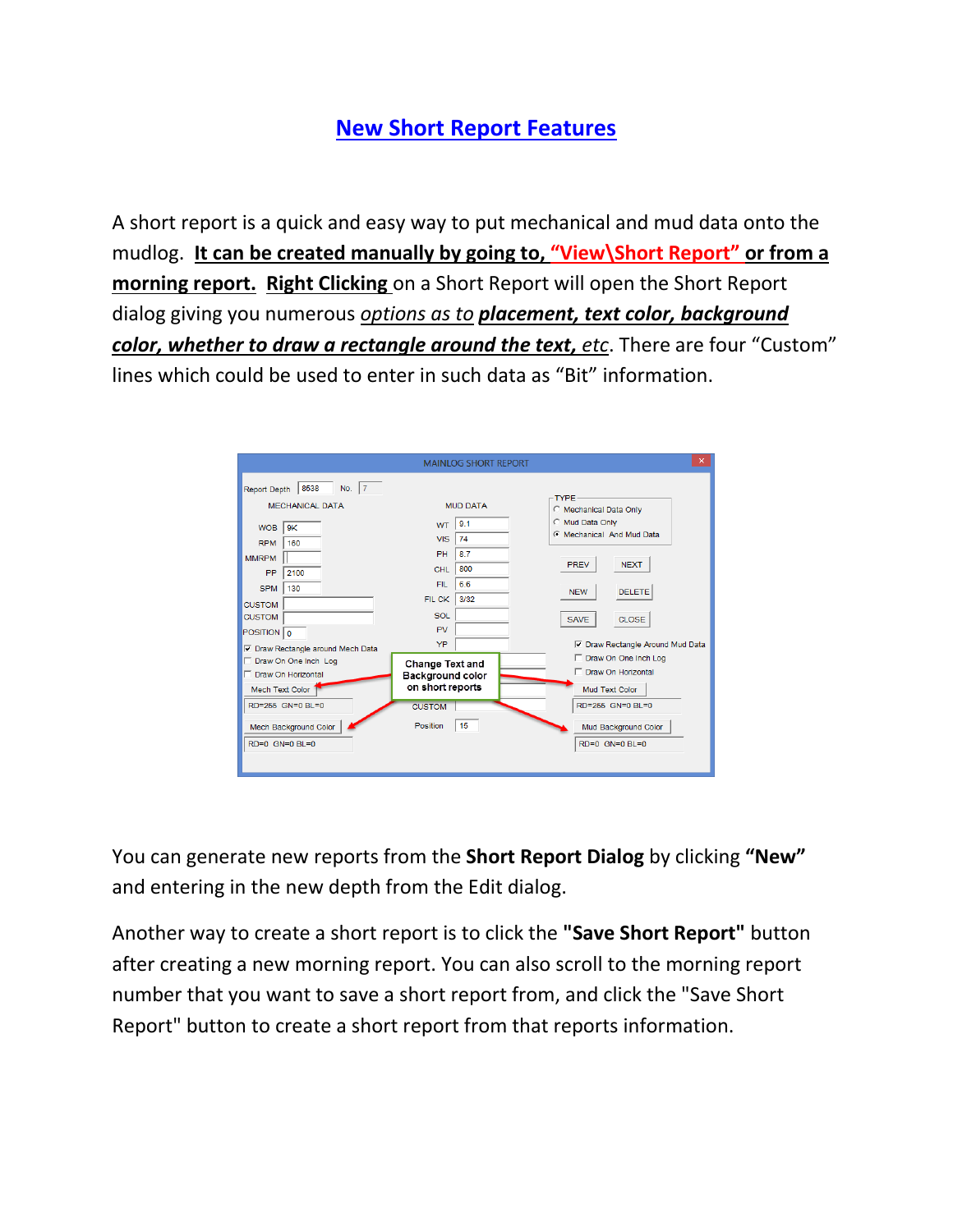| MAINLOG MORNING REPORT                                                                                                                                                                                                                                                                                                                                                                                                                |                                                                                           | $\mathbf{x}$                  |
|---------------------------------------------------------------------------------------------------------------------------------------------------------------------------------------------------------------------------------------------------------------------------------------------------------------------------------------------------------------------------------------------------------------------------------------|-------------------------------------------------------------------------------------------|-------------------------------|
| Report Time: 4:16 AM<br>Report No.: 22<br>DATE 5-30-2012<br>START LOGGING<br>DAY NO 48<br>DAYS LOGGING 41<br>SPUD 04-13-2012<br>$04 - 20 - 2012$<br>DEPTH: 14269<br>PRESENT OPERATIONS: Cementing                                                                                                                                                                                                                                     | <b>Save Short Report</b><br>UNIT PHONE 181-U812<br>EST TD O                               | Save<br>New<br>Delete         |
| FOOTAGE SINCE LAST REPORT: 231' HRS ON BOT 14.2 AVG ROP: 16.3                                                                                                                                                                                                                                                                                                                                                                         |                                                                                           | Next                          |
| LAGTIME: 112 min. 7616 stk SURVEY: 3/4 @ 14,200"                                                                                                                                                                                                                                                                                                                                                                                      |                                                                                           | Previous                      |
| FORMATION: Main Pav<br>NEXT TOP:                                                                                                                                                                                                                                                                                                                                                                                                      |                                                                                           | Print                         |
| TOT<br>C1<br>IC4<br>DEPTH<br>C <sub>2</sub><br>C3<br>NC4<br>BACKGROUND GAS:<br>1324<br>726<br>346<br>119<br>133<br>$\overline{0}$<br>MAX FORMATION GAS: 2567<br>147<br>At 14152<br>1230<br>870<br>320<br>$\overline{0}$<br>MAX CONNECTION GAS: 0<br>$\overline{0}$<br>At $\boxed{0}$<br>$\overline{0}$<br>$\overline{0}$<br>$\overline{0}$<br>$\overline{0}$<br>MAX TRIP GAS:<br>7155<br>3863<br>1717<br>458<br>137<br>$\overline{0}$ | SOURCE<br>FLARE<br>CHOKES<br>$\Gamma$ sep<br>$\sqcap$ SEP<br>$\Gamma$ SEP<br>$\Gamma$ sep | Printer Setup<br><b>CLOSE</b> |
| LITHOLOGY: 90% dolomite, 10% shale                                                                                                                                                                                                                                                                                                                                                                                                    |                                                                                           |                               |
|                                                                                                                                                                                                                                                                                                                                                                                                                                       |                                                                                           |                               |
| MUD PROPERTIES: @ 14260 WT 9.50 VIS 46.0<br>$\frac{1}{2}$ YP $\boxed{0}$<br>$W$ <sub>0</sub><br>GELS                                                                                                                                                                                                                                                                                                                                  | 6.4cc<br>PH   10.5<br>FIL                                                                 |                               |
| HT.HP.FL<br>CAKE 2<br>PM 0.00 PF 0.00 MF 0.00<br>$CHL$ 53k<br>$-A$                                                                                                                                                                                                                                                                                                                                                                    | $SD$ $0.00$<br>SOL                                                                        |                               |
| ELEC STAB 0.00 CACL 0.00 SALT 0.00<br>OIL 0.00<br>$H20$ $0.00$<br>$0 \mathcal{N}$                                                                                                                                                                                                                                                                                                                                                     |                                                                                           |                               |
| DAILY COST $0.00$<br>XL.LM 0.00<br>$LCM$ $0.00$<br>$-$ TOTAL COST $\boxed{0.00}$                                                                                                                                                                                                                                                                                                                                                      |                                                                                           |                               |
| DRILLING PARAMETERS: WOB 15K RPM 120 PP 329<br>SPM 68                                                                                                                                                                                                                                                                                                                                                                                 |                                                                                           |                               |
|                                                                                                                                                                                                                                                                                                                                                                                                                                       |                                                                                           |                               |
| COMMENTS:<br>Trip for Bit @ 14,170'. Back on bottom @ 2.00am Drilling ahead                                                                                                                                                                                                                                                                                                                                                           |                                                                                           |                               |
|                                                                                                                                                                                                                                                                                                                                                                                                                                       |                                                                                           |                               |
|                                                                                                                                                                                                                                                                                                                                                                                                                                       |                                                                                           |                               |
|                                                                                                                                                                                                                                                                                                                                                                                                                                       |                                                                                           |                               |
|                                                                                                                                                                                                                                                                                                                                                                                                                                       |                                                                                           |                               |
|                                                                                                                                                                                                                                                                                                                                                                                                                                       |                                                                                           |                               |
|                                                                                                                                                                                                                                                                                                                                                                                                                                       |                                                                                           |                               |
|                                                                                                                                                                                                                                                                                                                                                                                                                                       |                                                                                           |                               |
|                                                                                                                                                                                                                                                                                                                                                                                                                                       |                                                                                           |                               |
|                                                                                                                                                                                                                                                                                                                                                                                                                                       |                                                                                           |                               |



You can have more than one short report at the same depth, provided the locations allow them to be displayed without interfering with each other. The Short reports can be turned on and off in SETUP...LINES AND SCALES, by checking or un-checking Hide Short Reports.

You have the ability to **move a Short Report** by **"Clicking & Dragging"** from the **upper left hand corner** of the report. Please note that when you move a short report to a different depth, the data in the report still pertains to that depth it was created at.